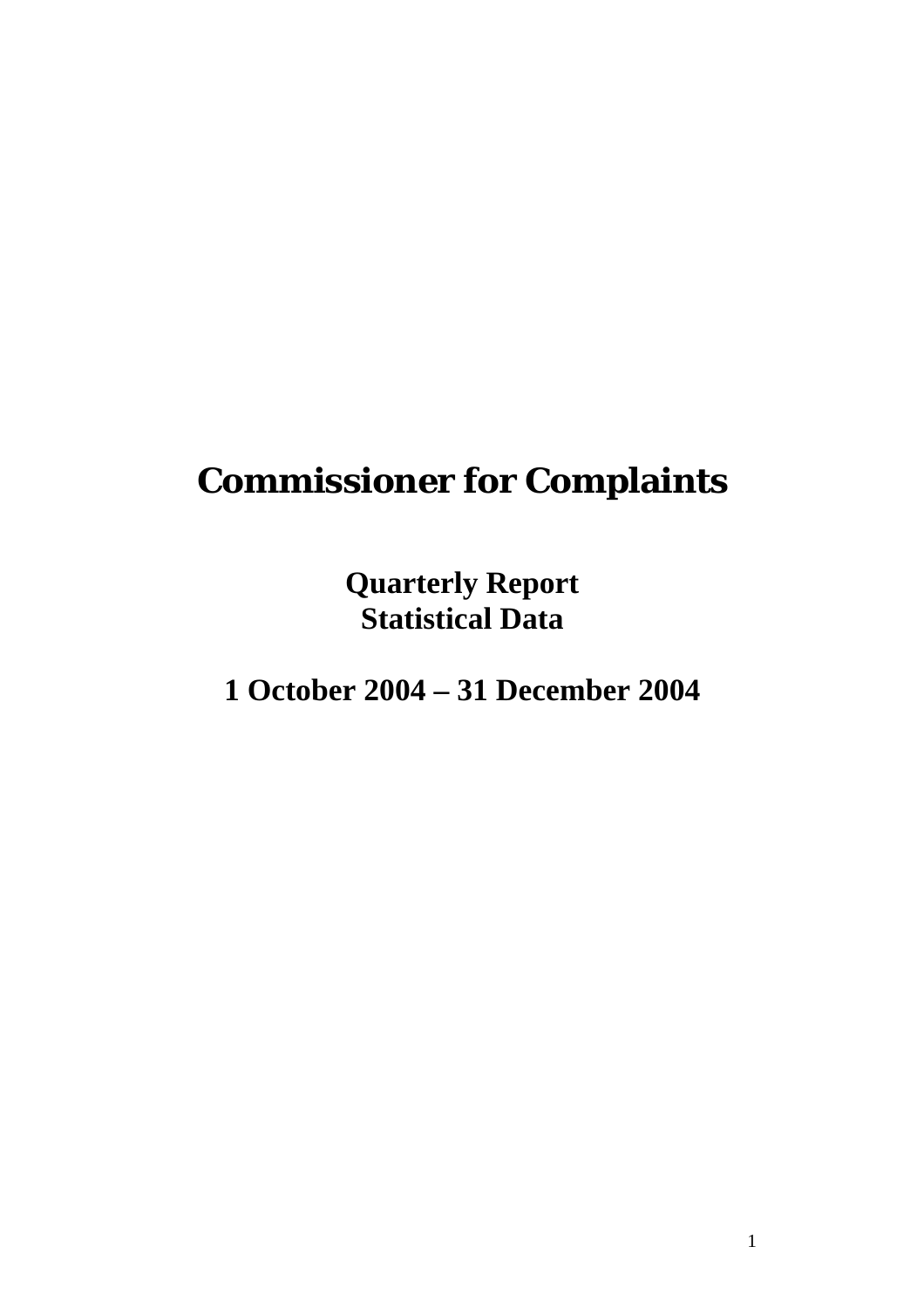# **Contents**

| <b>National Statistics</b>                              |   |
|---------------------------------------------------------|---|
| <b>Total Number of Calls</b>                            |   |
| <b>Recorded Complaints</b>                              |   |
| <b>Site Visits</b>                                      |   |
| Complainant Type                                        |   |
| <b>Issues Priorities</b>                                |   |
| Average time to resolve complaints                      |   |
| <b>Complaint Issues</b>                                 |   |
| Referrals                                               |   |
| Non-Acceptance of Complaints and Appeals                |   |
| Referrals and Committee Hearings by State and Territory |   |
| Determination Reviews by State and Territory            | Q |
| <b>Information Statistics</b>                           |   |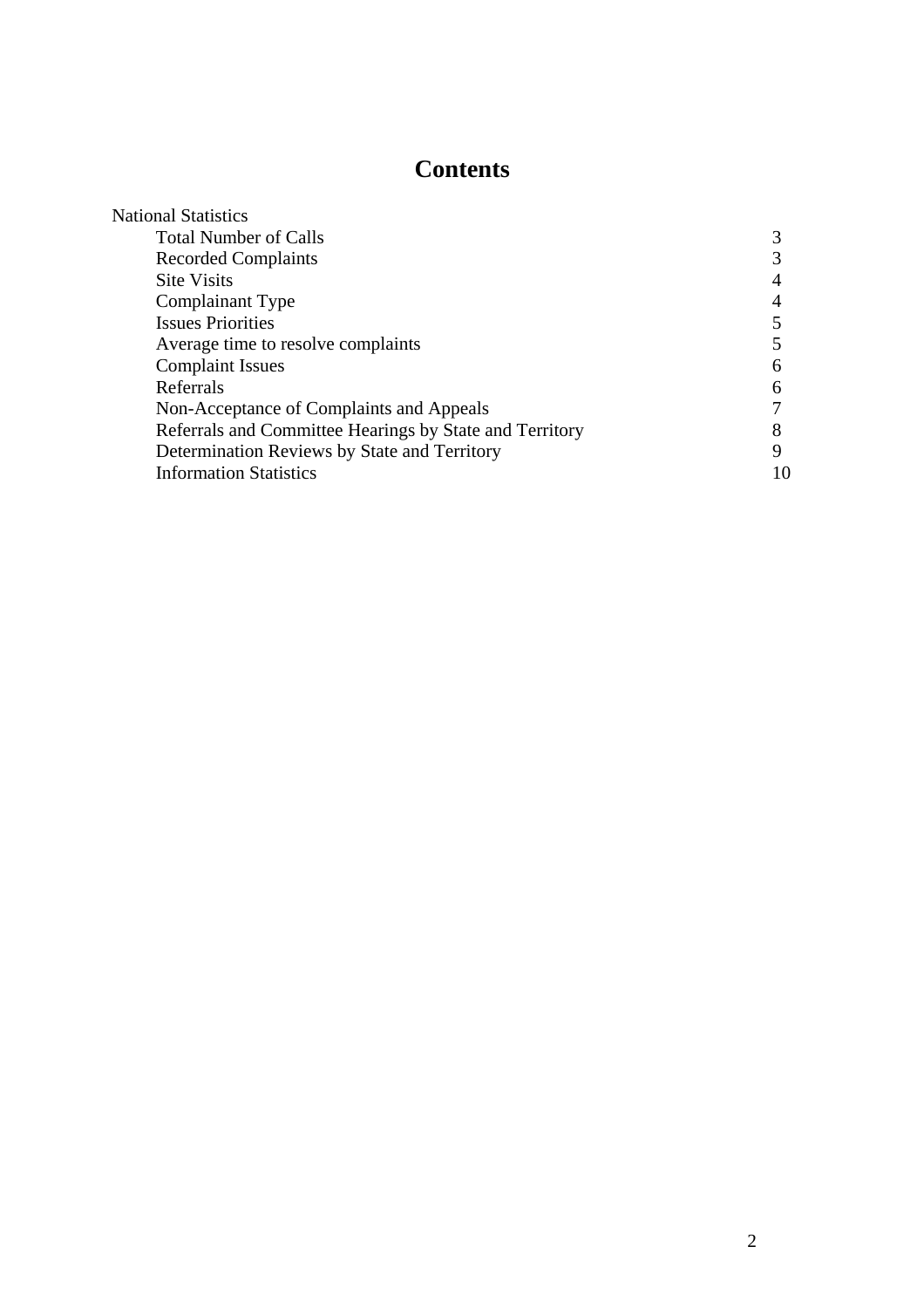# **National Statistics**

This report provides information relating to the operation of the Scheme and covers the reporting period 1 October-31 December 2004. The report provides an update on the statistical information, issues and trends identified in previous reports. The statistical information for the following graphs is derived from various reporting elements of the Scheme's database.

# **Total Number of Calls**

During this reporting period the Scheme dealt with a total of 1,483 calls. Compared to the last reporting quarter this is a reduction in the number of calls recorded nationally, however, the data indicates that the Scheme receives a reduced number of calls each October-December reporting quarter. The following figure shows the breakdown of calls recorded in each jurisdiction, that is the number of complaints and information calls, shown as a percentage of the total number of calls recorded nationally.



**Total Number of Calls by Jurisdiction**

Of the 1,483 calls recorded, 237 (16 per cent) were registered as complaints and 1,246 (84 per cent) were registered as information calls.

# **Recorded Complaints**

The number of complaints recorded during October-December 2004 is slightly lower than the previous quarter but similar to the numbers recorded in October-December 2003, and the first two quarters in 2004. The majority (96 per cent) of the 237 complaints recorded during the reporting period related to aged residential care services, however, seven complaints (three per cent) related to Community Aged Care Packages (CACPs) and three complaints related to flexible care services.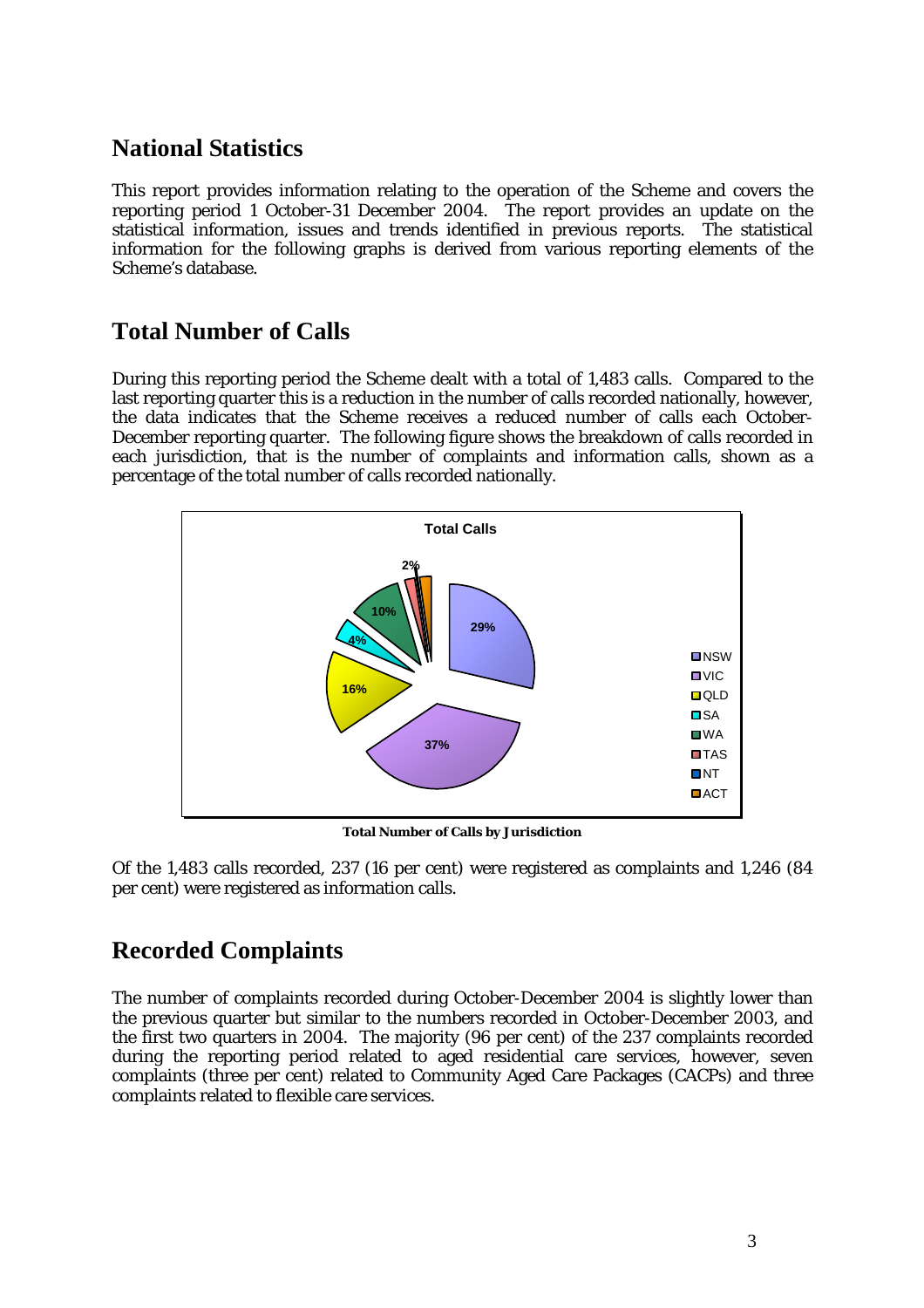

**Complainant Category** 

As in previous reports, the relatives of residents (69 per cent) lodged the majority of complaints recorded nationally. Across Australia, care recipients lodged 14 per cent of complaints, friends and staff each lodged three per cent of complaints, ex staff lodged two per cent and one advocate is listed as registering a complaint. Three per cent of complaints were registered as 'unknown' and a further six per cent were recorded as 'other'.

#### **Site Visits**

During the reporting period the database records that officers undertook a total of 53 site visits either as part of the preliminary assessment or ongoing management of the issues raised.A total of 52 facilities were visited and issues relating to 53 individual complaints were discussed.

# **Complainant Type**

Of the 237 complaints recorded nationally during the reporting period, 199 (84 per cent) were registered as open complaints, 32 (13.5 per cent) as confidential complaints and 6 (2.53 per cent) as anonymous complaints. Readers should note that a proportion of complainants who initially lodge a confidential complaint with the Scheme subsequently amend the status of their complaint and request that the issues being dealt with are managed as an open complaint.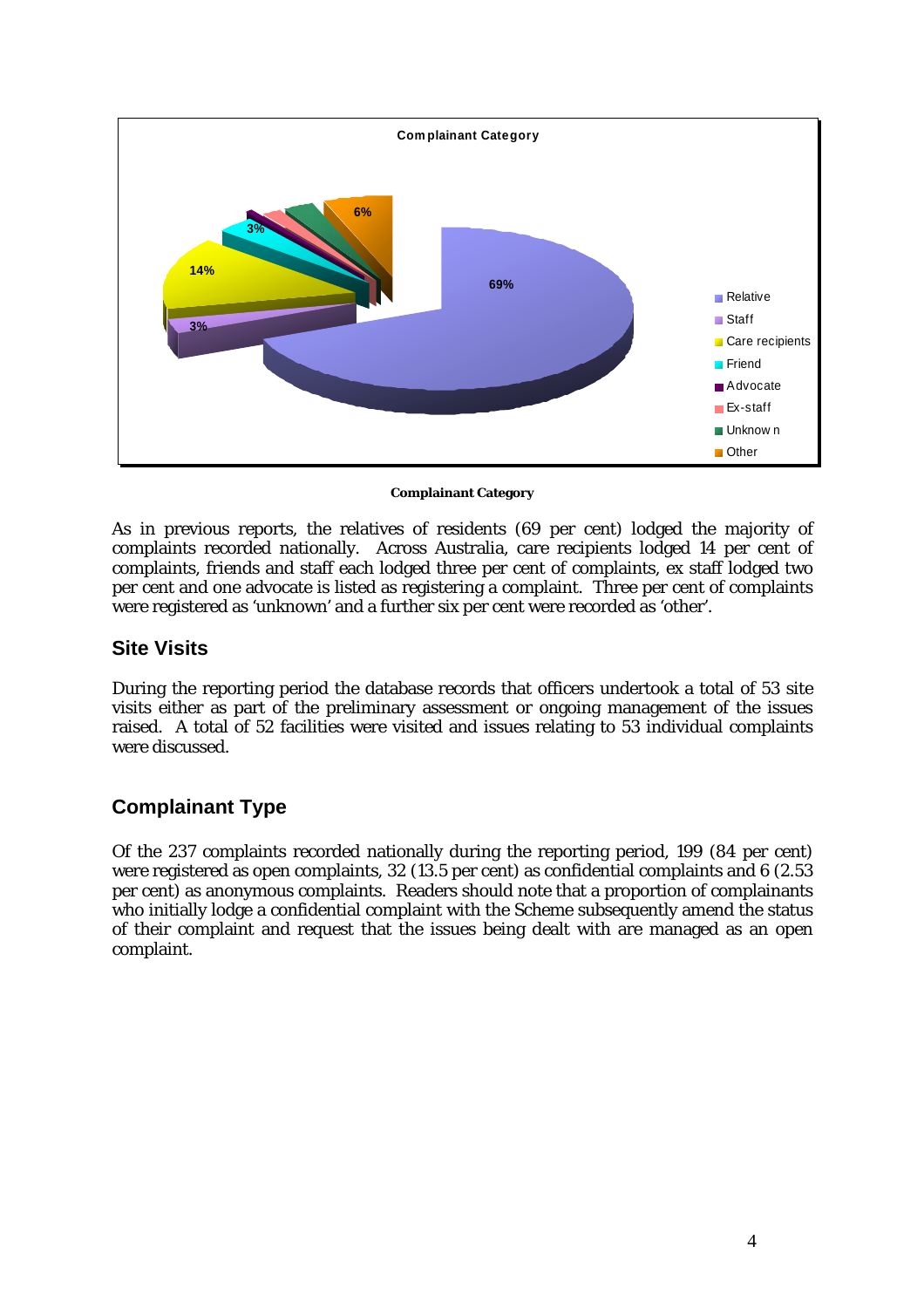

 **Complainant Type and Volume** 

# **Issue Priorities**

Complaint issues are assessed as either urgent or complex. During the reporting period seven issues were assessed as urgent. A further 224 issues were assessed as complex. It should be noted that there is a small, unexplained discrepancy between the number of complaints and the number of prioritised issues recorded. It is thought that this divergence relates to poor data input.

# **Average Time to Resolve Complaints**

The database provides information regarding new cases received and finalised within a period. During the reporting period the Scheme finalised 88 cases. The average number of days to finalise complaints received within the reporting period was 26.19 days.

At the end of the reporting period the data show that, nationally, 19 per cent of cases were incomplete, 22 per cent were ongoing, 35 per cent had been finalised, 10.5 per cent were not accepted and 13.5 percent had been withdrawn.



**Case Status: End of the reporting period**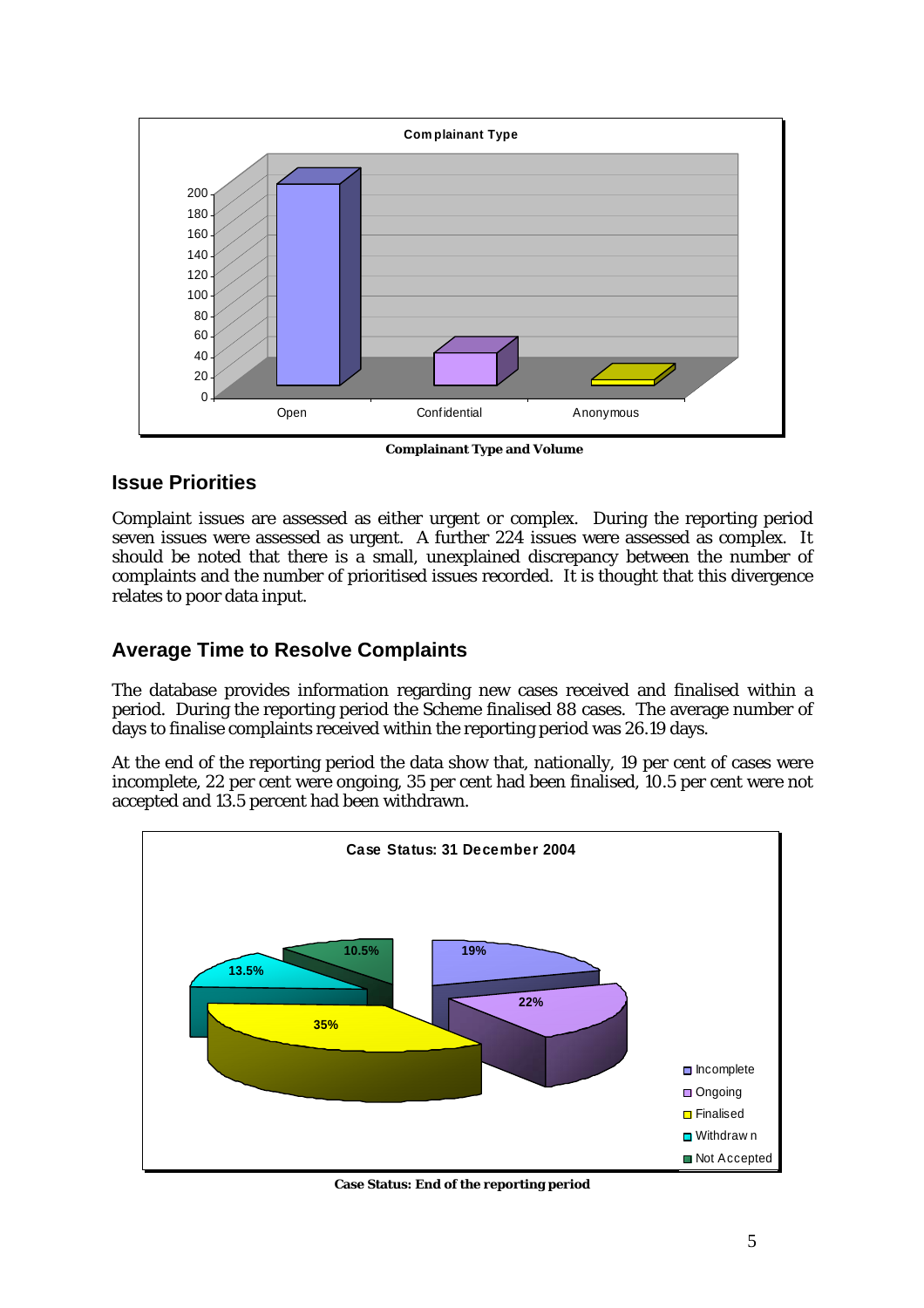# **Complaint Issues**

The Scheme uses 13 key words to record complaint issues. Officers apply one keyword to each separate issue and, wherever possible, are encouraged to create one issue per case. That is, choose the one keyword that outlines the principal concern underlying the issue and thereby the case. Second issues are created only if absolutely necessary and then, only if a different keyword is applied. Figure 7 shows the most frequently recorded complaint issues during this reporting quarter.



**Most frequently recorded complainant issues** 

The database identifies that only 221 issues were categorised for the 237 complaints recorded during the period. This again illustrates poor data input. Complaints registered necessarily comprise at least one issue and, given the complexity of complaints, it is expected that the number of issues would exceed the number of complaints. It will be important to closely monitor the use and application of the 13 revised keywords to ensure that the Scheme is not losing valuable information and to confirm that issues and trends are captured effectively.

# **Referrals**

It should be noted that a complaint may have a number of elements/issues for resolution and a referral made to an external agency does not necessarily mean that officers take no further action with regard to the complaint.

The database identifies a total of 49 referrals made during the reporting period. The statistical report identifies that 29 complaint issues were referred to other sections of the department for further action. One matter was referred for determination, 13 for mediation, two issues were referred to the Police and four were listed as referred to 'other'.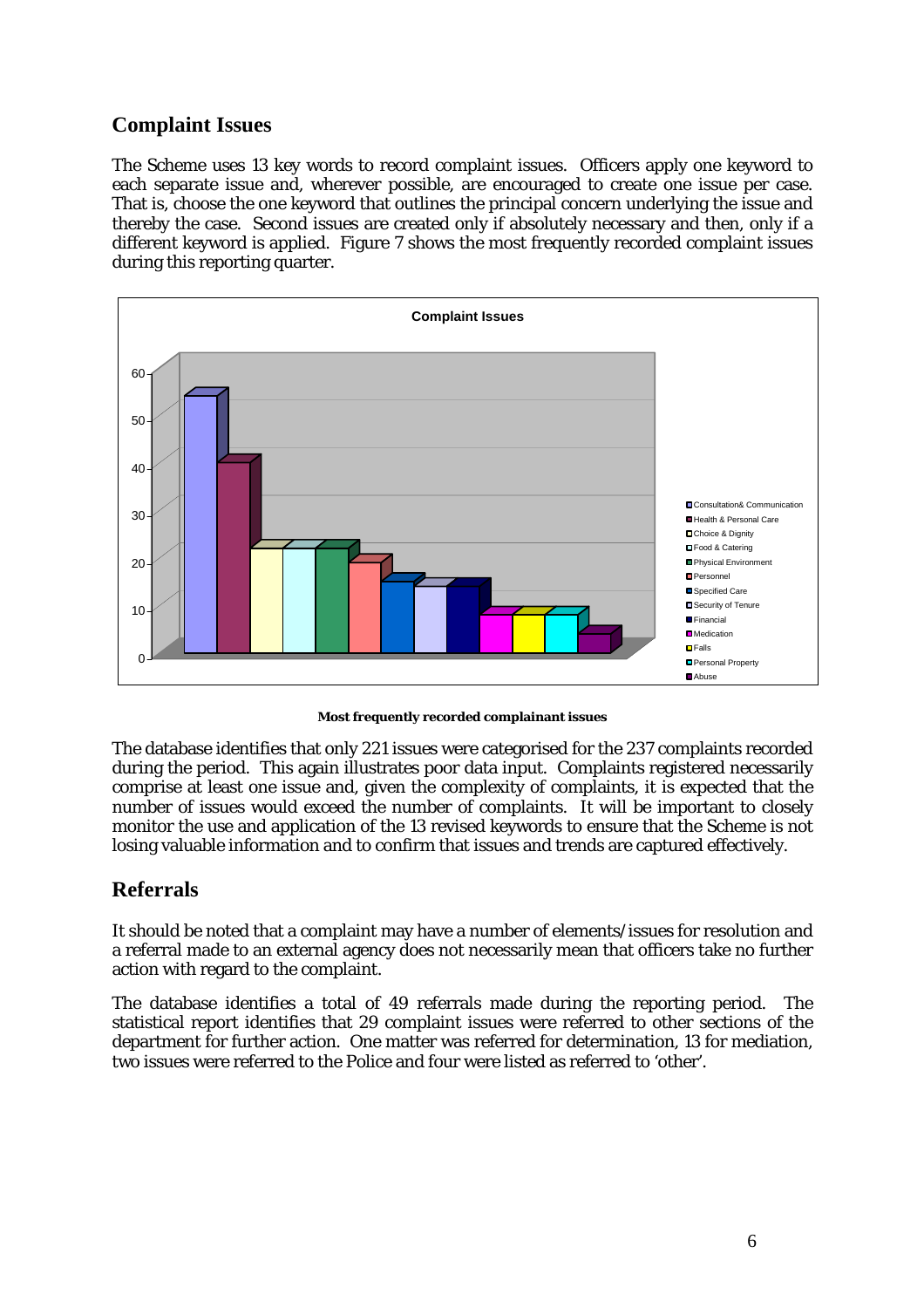## **Non acceptance of Complaints and Appeals**

Based on *last status change* the database indicates that, across Australia, a total of 39 complaints were not accepted by the Scheme during the reporting period. Thirteen of these complaints were received prior to 1 October 2004.

During this quarter, the Commissioner was asked to provide advice in relation to six appeals against the non-acceptance of a complaint. Two appeals were lodged in Victoria, Queensland and New South Wales respectively. The Commissioner recommended that the decisions in Queensland and New South Wales be confirmed. One appeal in Victoria related to a significant number of issues. The Commissioner recommended confirming all but one of the decisions to not accept issues. The Commissioner's decision in relation to the second appeal will be reported during the next reporting period.



**Appeals against Non Acceptance** 

#### **Application for Reconsideration of a Decision to Cease Dealing with a Complaint**

On 21 December 2004 the Scheme in Queensland sought advice from the Commissioner after receiving a request for reconsideration of a decision to cease dealing with a complaint. On 23 December 2004 the Commissioner recommended that the decision to cease dealing with the complaint be confirmed.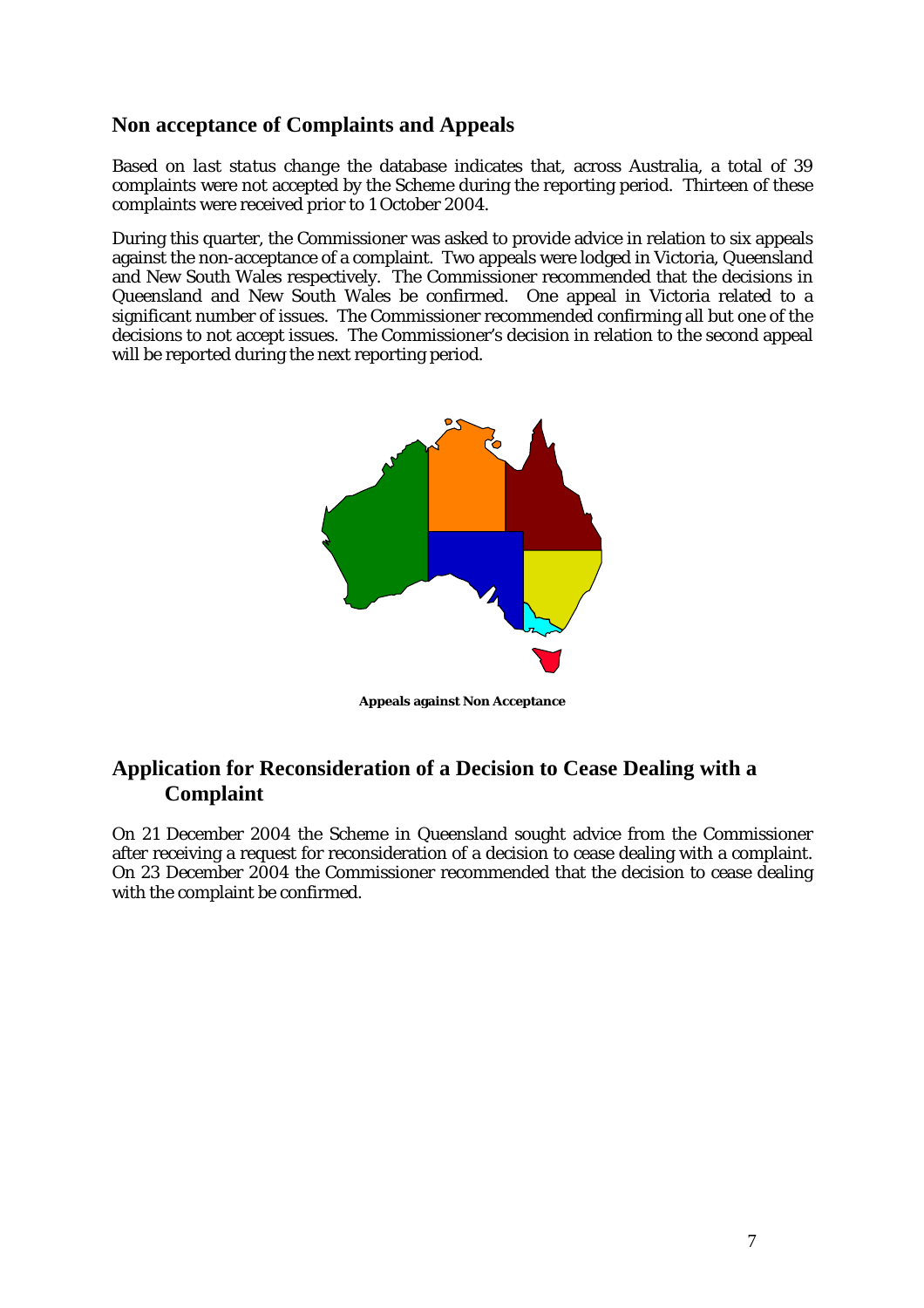#### **Referrals and Committee Hearings by State and Territory**



During the reporting period six hearings were conducted, including the second day of a hearing begun in the pervious period. Four cases remain outstanding from the previous quarter and a further four complaints were referred for determination during this reporting period. In three cases the decision to refer for determination was made by the delegate during the assessment phase.

The complaints involved a range of issues including security of tenure, medication management, clinical care, complaint process, behaviour management, staff attitudes, communication, clinical care, privacy, equipment and restricted access.

#### **Determination Reviews by State and Territory**

Five determinations were appealed during the period. The Review Panel confirmed the decision of the original committee in the New South Wales matter. In the cases originating in Queensland the Review Panel confirmed one decision, the second was confirmed with a minor variation and in the third case the complainant withdrew the application for review. The review of the complaint originating in Western Australia is yet to be conducted.